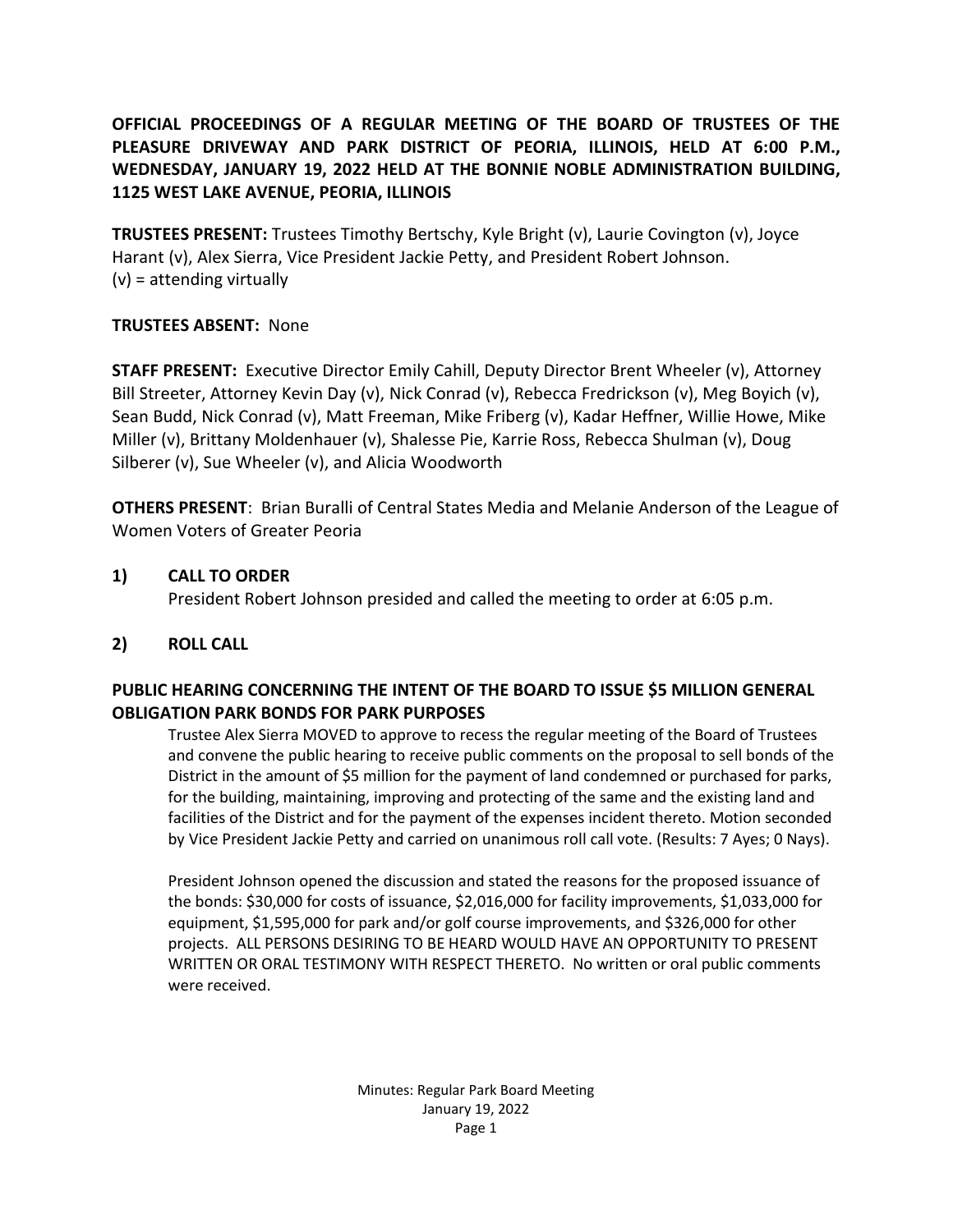On conclusion of the public hearing, Vice President Jackie Petty MOVED to adjourn the public hearing and reconvene the regular meeting of the board. Motion seconded by Trustee Alex Sierra and carried on unanimous roll call vote. (Results: 7 Ayes; 0 Nays).

## **3) MOMENT OF SILENCE AND PLEDGE OF ALLEGIANCE:**

All stood for a moment of silence and recited the Pledge of Allegiance.

# **4) MINUTES**: None

# **5) STAFF REPORTS**

# **5.A. Executive Director**

Emily Cahill announced that due to the forecasted frigid subzero temperatures, the ribbon cutting ceremony for the two bridges at Bradley Park, scheduled for tomorrow, January 20 at 10:30 am is postponed. The target is hopefully the first week in February, weather permitting. An announcement will be sent at a later time with details.

Emily Cahill verified that the Trustee retreat is scheduled for Saturday, February 19 at 9:00 am – 12:30 pm at Tawny Oaks Visitor Center. Transportation from the Noble Center will be available for those interested.

# **5.B. Superintendent of Recreation Services**

Scott Loftus presented the Summer 2022 Camps & Sports program guide. This program guide compliments the Essential Guide which is the overall encompassing guidebook for the District. Both of these documents are available on the PPD website. Starting tomorrow staff will start distributing over 12,000 of the Summer 2022 Camps & Sports program guide to Peoria Public Schools students. The District will also work with organizations and school districts in other communities and determine if they would like physical copies or electronic versions of the guide book. All area parochial schools and surrounding communities will receive the guide as well. The District works with the APACHEGroup to share the information with home-schooled students. The contents of the guide include all District camps and sports programs offered this spring and summer.

# **5.C. Superintendent of Parks**

Matt Freeman presented the November and December 2021 Closed Service Request Reports. These two reports close out 2021. Vice President Jackie Petty inquired if the Newman Golf Course tree stump carver has been scheduled yet. Matt Freeman replied that he has been in contact with the carver and a date has not yet been definitively set. The carver is working on obtaining the required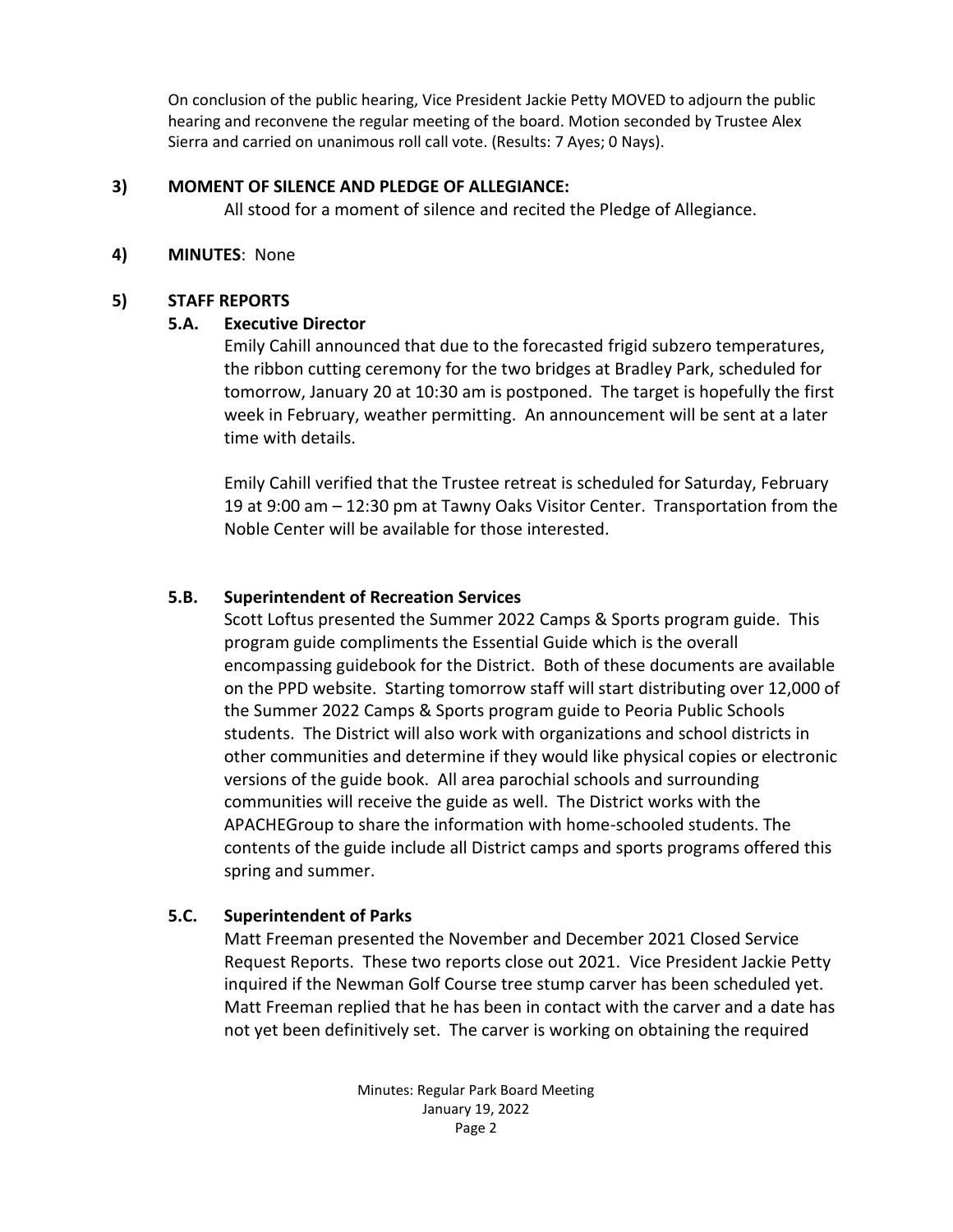insurance and independent contractor paperwork. Once paperwork is received and date set, he will inform Alicia Woodworth of the details to communicate to the Board.

Matt Freeman confirmed that there are no projects materially behind schedule at this time.

Trustee Timothy Bertschy stated it would be helpful if Trustees were notified when there is anything of public issue or significance on the work order report so that Trustees could notify their constituents accurately and ahead of time. Matt Freeman stated yes, he and staff will review the report with that in mind going forward. Emily Cahill pointed out that significant information is also posted on the District social media platforms i.e., website and Facebook.

### **6) COMMITTEE REPORTS:**

# **6.A. Finance Committee – Approval of Accounts Payable**

Trustee Joyce Harant reported the Finance Committee has examined the bills and moves that the President and Secretary be authorized to issue orders on the Treasurer for the several amounts. Trustee Timothy Bertschy stated he is abstaining from any and all matters relating to this listing of accounts payable including voting, deliberation or consideration as he owns 1% or less of holdings in an assortment of companies included on the current listing of accounts payable.

Trustee Joyce Harant MOVED TO APPROVE the current listing of accounts payable. Motion seconded by Vice President Jackie Petty and carried on the following roll call vote: Trustees Timothy Bertschy, Kyle Bright, Laurie Covington, Joyce Harant, Alex Sierra, and Vice President Jackie Petty and President Robert Johnson. (Results: 6 Ayes; 1 Abstention; 0 Nays)

## **7) NEW BUSINESS:**

## **7.A. Central States Media**

## Central States Media (CSM) Management Fee 2022 Contract

Emily Cahill stated that as the District continues to strengthen its marketing effort and maximize the impact of its collaboration with CSM, it is the District's goal, as presented in the 2022 budget process, to reduce reliance on CSM to handle task management and organization and to focus on strategy and media buys. The scope of services proposed by CSM is defined in detail in the contract and represents the District and CSM's shared goals for shifting some task management resources and efforts to in-house staff, with the hiring of a Marketing Manager.As such, this management fee contract will reduce the overall fee that the District pays to CSM.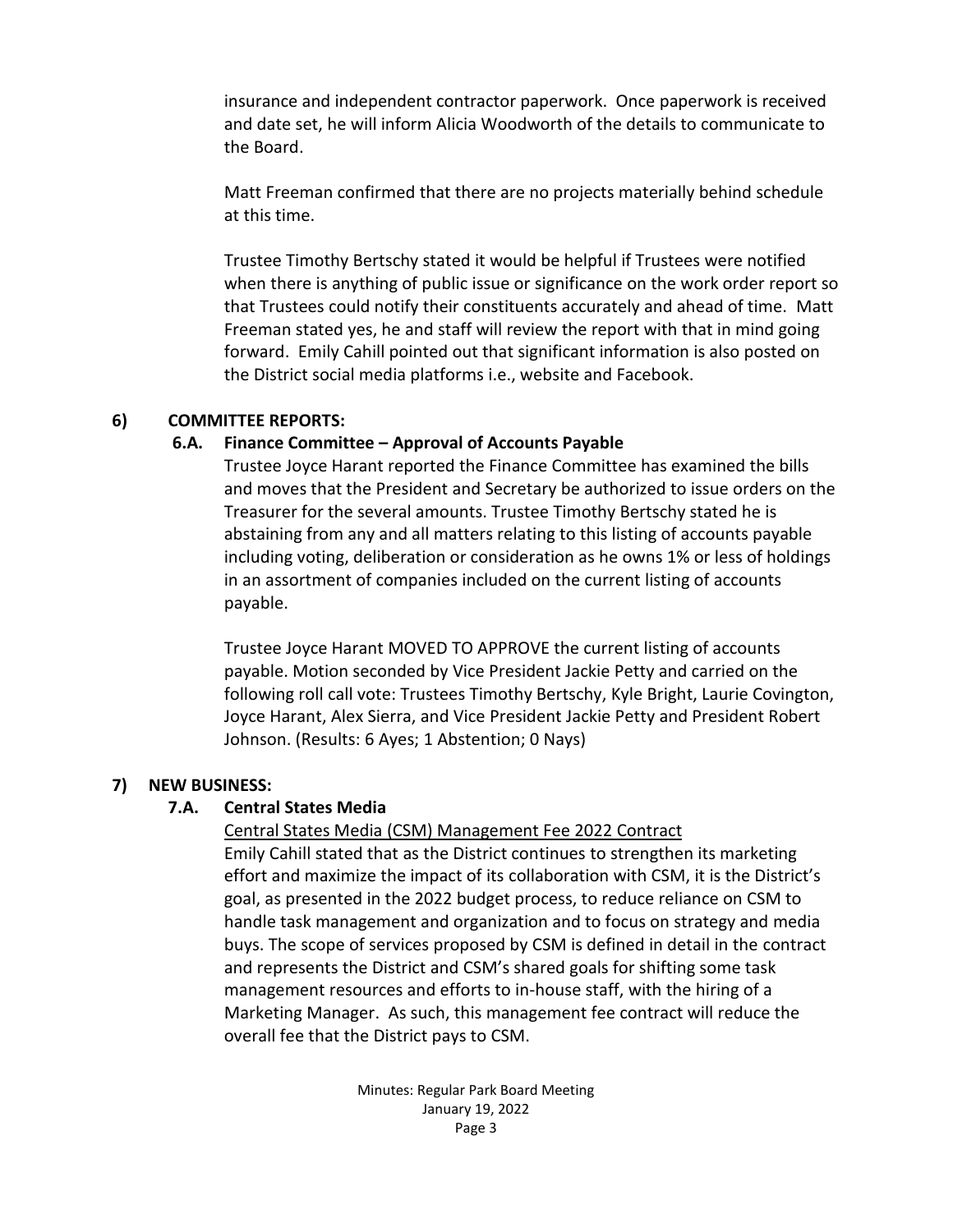Last year's contract was \$108,000 per year in management fees. The proposed 2022 management fee contract is reduced to \$75,000 per year. Referencing the Additional Services section in the proposed contract, Trustee Laurie Covington asked how much in additional services does the District anticipate spending? Emily Cahill stated that the items listed in the 2022 contract that go beyond general support, the District has paid those individually in the past as well, utilizing that same payment structure and are included in the budget.

Trustee Timothy Bertschy stated that targets were previously set for CSM to meet. During the last contract, has CSM met set targets on a regular basis or surpass them? Emily Cahill stated that the District expects CSM will meet the targets planned for 2022. As is the process throughout the contract period, the District evaluates and identifies any bottlenecks and what could be finetuned and improved. The new marketing position was created with this in mind to identify and eliminate those bottlenecks and improve efficiency. Trustee Bertschy asked in relation to the hard criteria and benchmarks that staff and CSM set to judge performance, could be shared with the Board next year when presenting a new contract as that is the only way the Board can adequately judge whether CSM's performance is worthy of another year's contract. Emily Cahill stated that staff will do their best. The CSM quarterly report Information is also given to the Board throughout the year. There is no one set hard metric that the District uses. Many activities are based upon general awareness and the District won't be able to track things like how many people came and walked on a trail because they saw an ad. That being said, the District knows that it is essential and continues to affirm to the community the value that they receive from the tax dollars they commit to the District. Timeliness and task, allocation of resources and return on investment for fundraisers, etc. are also very important.

Trustee Alex Sierra stated he has always been concerned about the District's marketing and advertising. For a variety of reasons, since he has been Trustee, there have been a high number of complaints about how the District does not have a thorough communication stream to certain parties. While he will support this contract, he is interested in seeing CSM's performance over this next year to ensure that as many people as possible are being reached as effectively as possible through this contract.

Emily Cahill encouraged Trustee Sierra to read through the quarterly reports that the District receives from CSM where the reach and contacts can be found. While she appreciates Trustee Sierra's comments, she respectfully disagrees with him. The variety of ways that the District tries to market in this community are,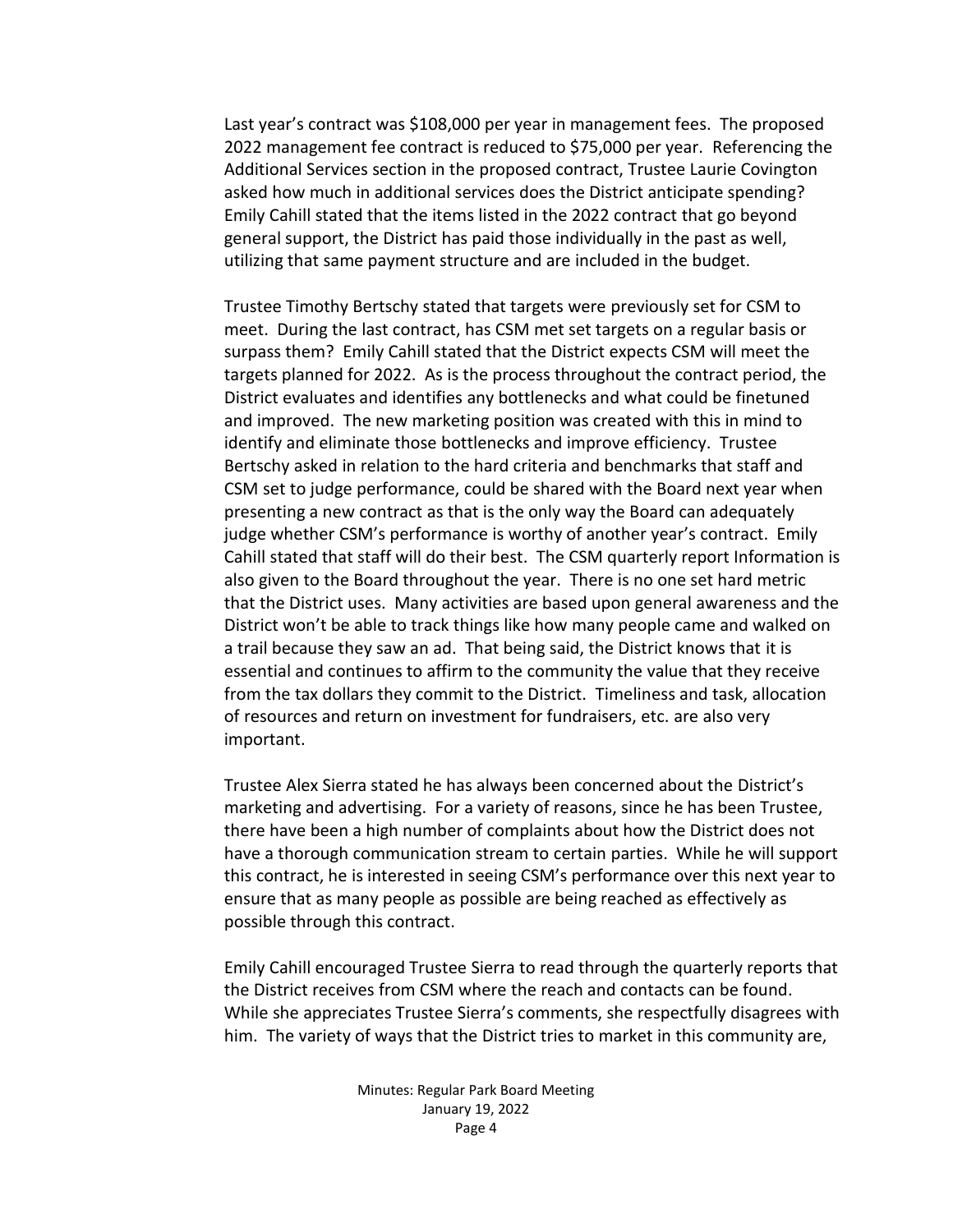from her perspective, outstanding. The next CSM item on tonight's agenda, the CSM Buys contract, shows a minimal number of contracts that exceed the \$10,000 amount because the District is targeting populations so specifically, trying to make sure that in every location, the District is reaching people in different ways. Overall, the District's marketing and presence in this community is so much improved over these last 4 years through this collaboration with CSM and the amount of dollars that the District dedicates is significantly lower than it was before. Staff will work to show the Board the return on investment is something to be very proud of and not concerned about. The District continues to improve and continue to do better because marketing in today's society is practically impossible given all that is presented to people trying to get their attention. The work that the District is doing at a very granular level to get information in the hands of people who need it is outstanding and she looks forward to proving that to the Board. Trustee Sierra stated he appreciates Emily's comments and in no way was he insinuating that the District's marketing hasn't been good, but his perspective and Emily's perspective are just one of many. He hopes that over the year that the Board will receive metrics to evaluate.

Trustee Laurie Covington inquired if the District will continue the same campaign as last year, is it a two-year campaign? Brian Buralli of CSM addressed the Board stating the District's campaign is on a typical two-year cycle. The "GO" brand was introduced last year and part of their goal this year is to keep and expand upon it. The "GO" campaign identified characters from portions of the community with specific activities. This year they will be developing more of a character as well as being shown full-bodied, not just head and shoulders. Trustee Sierra stated that in reference to that campaign, he would like to see what a storytelling aspect could build out to be. Emily Cahill stated that is already the plan, that all of the different characters that you see have families and back stories and diversity including a multi-generational family, a family with two moms, all races and ethnicities and this is an amazing campaign. Using these characters is a good bridge as the District builds its own inventory of reallife pictures of what's happening in its locations.

President Johnson stated that he remembers when the District had its own inhouse marketing team and what is being done now with CSM is very creative. He relayed that a PPD ad popped up on his cell phone and he was glad to see that. He recognizes that many of the Trustees currently serving on the Board are newly elected or appointed and therefore, see things from a new and different perspective. However, he is finding that lately it seems like everything that staff does is being overly scrutinized by the Board. The Board trusts what staff's abilities are and knows what staff can do. Getting new and fresh ideas from the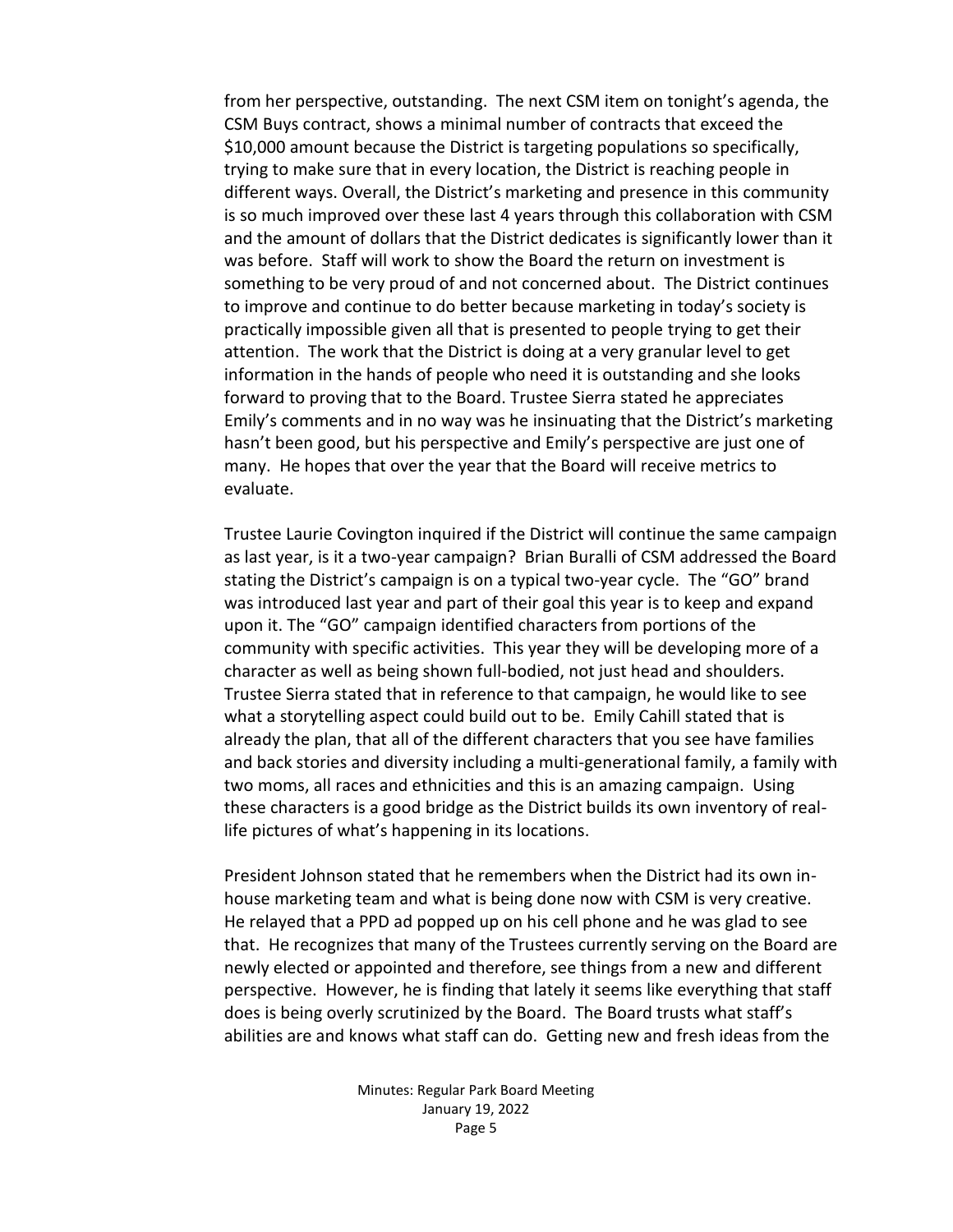Board is great, but he wants to let it be known that staff has a job to perform and the Board understands what staff does is phenomenal. Staff and Board have a unique opportunity in 2022 to work well together and he would like to let staff do their job. He thanked staff for all they bring forth to the Board to make the community great.

Trustee Joyce Harant stated that since she has been on the Board, she has seen tremendous growth in marketing. She believes that given the small budget for marketing the District has for all of the different activities and messaging, Board members need to manage their expectations. Setting priorities for what can be done is essential and she thinks that's being done.

Trustee Timothy Bertschy stated that given the challenges the Board has at times given to staff, he appreciates the fact that without exception, the responses given by staff have been timely and professional. When the Board challenges staff, it isn't because the Board is challenging their performance, they are trying to understand and attempt to make this a better organization.

Trustee Joyce Harant MOVED TO APPROVE the CSM Management Fee contract. Motion seconded by Vice President Jackie Petty and carried on the following roll call vote: Trustees Timothy Bertschy, Kyle Bright, Laurie Covington, Joyce Harant, Alex Sierra, Vice President Jackie Petty and President Robert Johnson. (Results: 7 Ayes; 0 Nays)

#### Central States Media (CSM) Buys Contract

Emily Cahill stated that as part of CSM's continued efforts, they have refined their comprehensive annual strategy for marketing and promotion of District offerings and events to include annual media buys focused on maximizing the impact and reach of District marketing efforts, while keep costs within budget. This is an essential part of the District's marketing efforts. While there is a wide variety of vendors who will support this work, the companies listed are groups whose buys exceed staff authority to approve. Documentation for each group's allocation is provided for review.

Trustee Joyce Harant MOVED TO APPROVE the CSM Media Buys contract. Motion seconded by Trustee Alex Sierra and carried on the following roll call vote: Trustees Timothy Bertschy, Kyle Bright, Laurie Covington, Joyce Harant, Alex Sierra, Vice President Jackie Petty and President Robert Johnson. (Results: 7 Ayes; 0 Nays)

## **8) CALENDAR OF CONSENT ITEM:**

#### **8.A. Request for Use – Run 4 Dray – Donovan Park**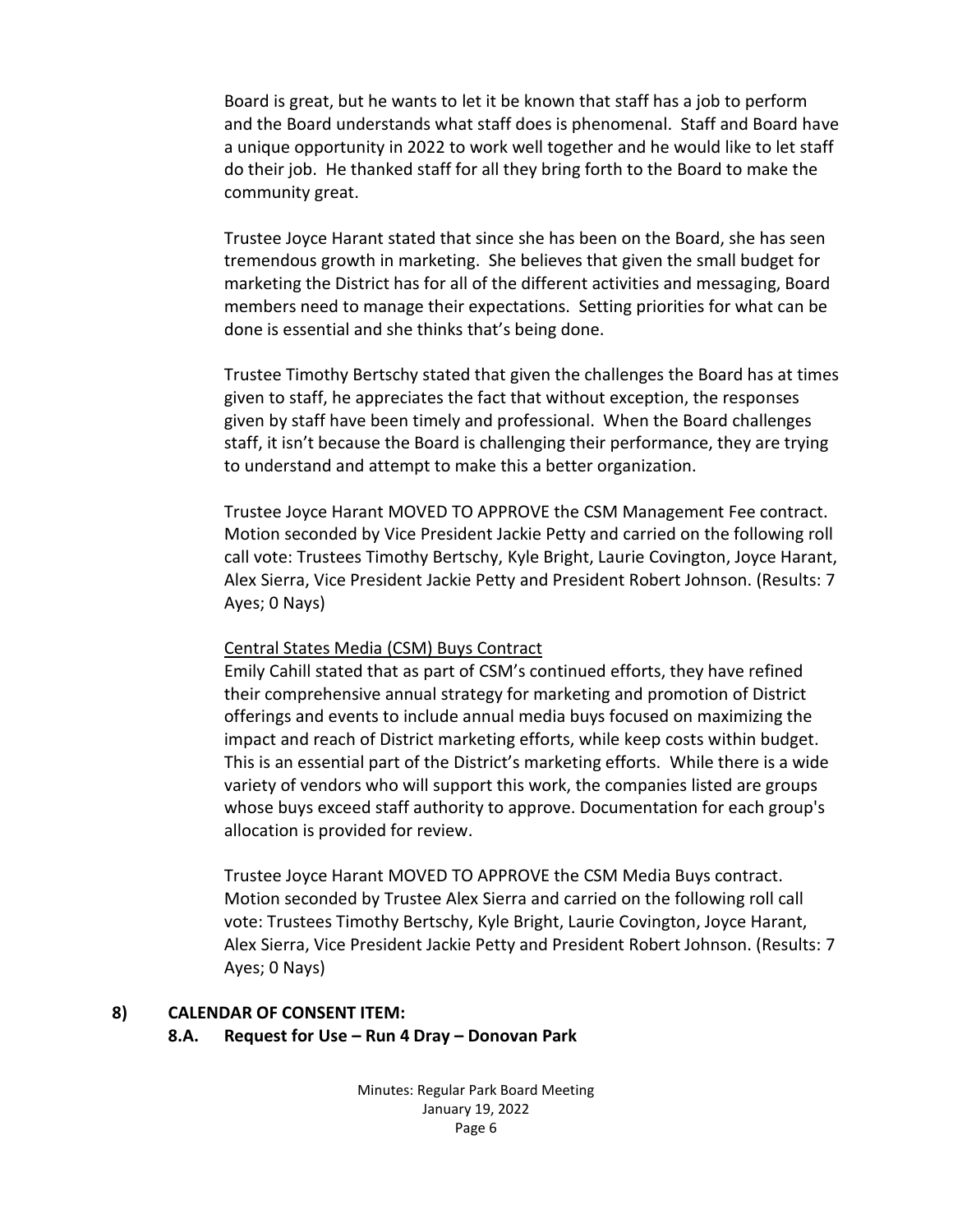Trustee Alex Sierra MOVED TO APPROVE Calendar of Consent Item 8.A. Motion seconded by Trustee Timothy Bertschy and carried on the following roll call vote: Trustees Timothy Bertschy, Kyle Bright, Laurie Covington, Joyce Harant, Alex Sierra, Vice President Jackie Petty and President Robert Johnson. (Results: 7 Ayes; 0 Nays)

#### **9) PENDING BUSINESS**: None

### **10) CITIZEN REQUEST TO ADDRESS THE BOARD:** None

### **11) COMMUNICATIONS:** None

### **12) OTHER BUSINESS:**

President Johnson asked how soccer, baseball, softball, etc. programs are doing. Scott Loftus stated that currently, youth basketball programs are running at Proctor Center and Lakeview Recreation Center. The District is in full gear with Happy Feet Soccer for kids between the ages of 3-5. The District is excited for this spring when we will be going back outdoors. The District will be able to offer more programs at normal capacity rates which are now soccer and Happy Feet programs. In June the District will have tee ball, Coach Pitch, and regular youth baseball programs. Tennis programs will be continuing in June as well. In most part, programs are running at normal capacities. They are just being scheduled a bit differently to allow more breaks in between so that crowds/spectators can come and go in safe distances, without crowding.

Brent Wheeler stated that unfortunately, the first pass at adding lifeguards to the school district program was not as successful as hoped. The District received no new lifeguards. Many passed the swimming test but did not follow through on the book and lifeguard training sections. The District will try this approach again this summer where hopefully the weather and student schedules may be more conducive. The District is continuing to look at methods to recruit more qualified lifeguards. Emily stated that the District has expanded the referral program where if an employee refers a lifeguard, tennis instructor or camp counselor and they work a certain number of shifts, the employee will receive \$100 per candidate. Trustee Jackie Petty stated that in the past, she suggested that parental involvement should be implemented by the District to push the student to finish their book portion of the class. Did that happen? Brent Wheeler stated it did not happen with this pass, but is something that's been discussed to see if feasible to implement the next time.

Much discussion took place concerning the student needing to want to successfully take the class and be certified because in the end, certified